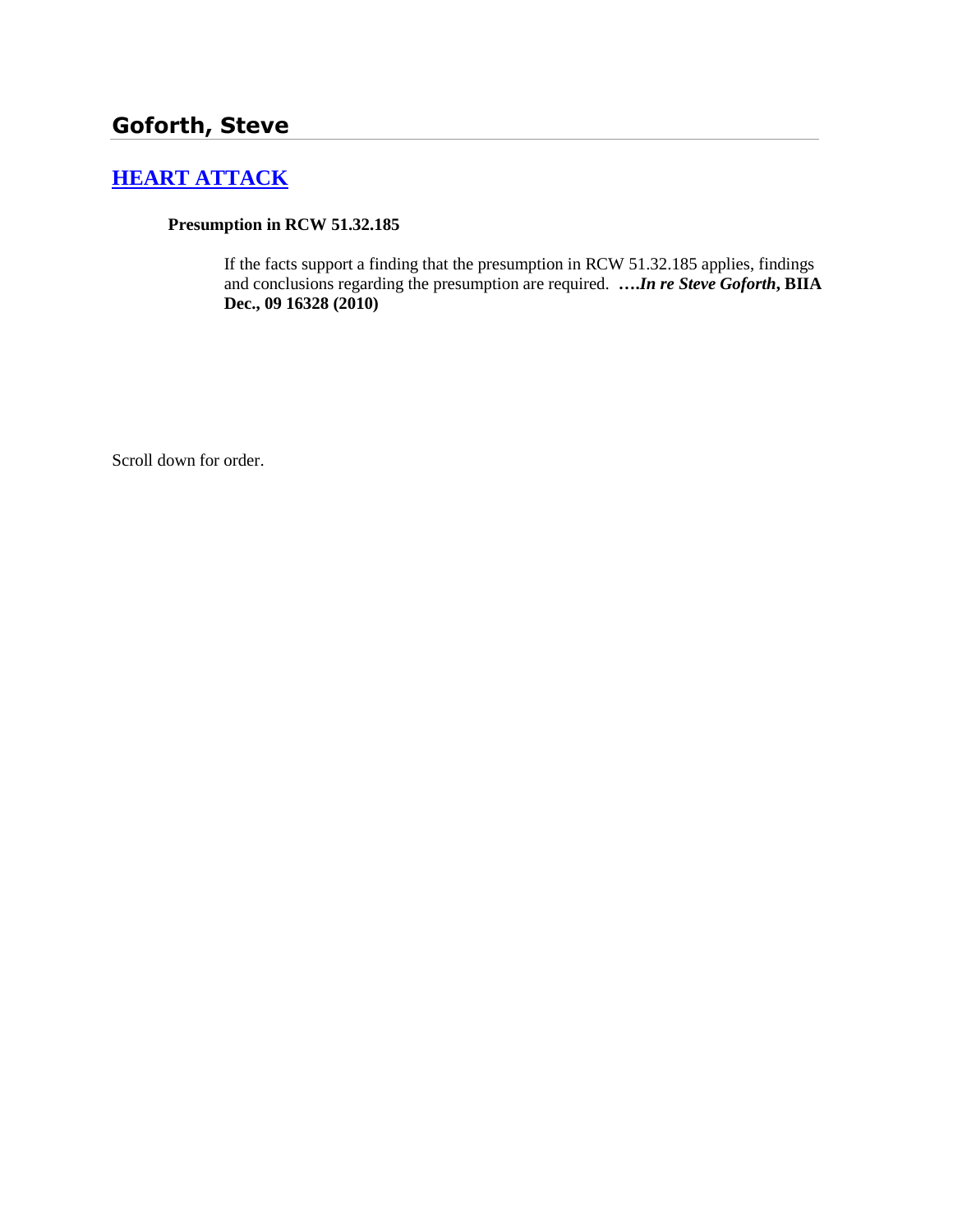## **BEFORE THE BOARD OF INDUSTRIAL INSURANCE APPEALS STATE OF WASHINGTON**

**)**

**IN RE: STEVE A. GOFORTH ) DOCKET NO. 09 16328**

**CLAIM NO. SC-70817 ) DECISION AND ORDER**

APPEARANCES:

1

2

3 4

5 6 7 Claimant, Steve A. Goforth, by Webster, Mrak & Blumberg, per Richard P. Blumberg

8 9 Self-Insured Employer, City of Everett, by Keehn Kunkler, PLLC, per Gary D. Keehn

10 11 12 Department of Labor and Industries, by The Office of the Attorney General, per Heather Leibowitz, Assistant

13 14 15 16 17 The employer, City of Everett, filed an appeal with the Board of Industrial Insurance Appeals on June 23, 2009, from an order of the Department of Labor and Industries dated March 20, 2009. In this order, the Department canceled its September 29, 2008 order and allowed the claim as an occupational disease with a date of manifestation of January 6, 2008. The Department order is **AFFIRMED**.

**DECISION**

19 20 21 22 As provided by RCW 51.52.104 and RCW 51.52.106, this matter is before the Board for review and decision. The employer filed a timely Petition for Review of a Proposed Decision and Order issued on August 27, 2010, in which the industrial appeals judge affirmed the Department order dated March 20, 2009.

23 24 The Board has reviewed the evidentiary rulings in the record of proceedings and finds that no prejudicial error was committed. The rulings are affirmed.

25 26 27 28 29 30 31 While we agree with our industrial appeals judge's assessment of the evidence and conclusions, we have granted review to clarify the Findings of Fact and Conclusions of Law and add findings and conclusions relating to the presumption found in RCW 51.32.185. The statute provides that heart problems experienced by firefighters within 72 hours of exposure to smoke are presumed to be occupational diseases. The statute also provides that the presumption of coverage may be rebutted by a preponderance of evidence. Once the firefighter establishes that the presumption applies, the employer has the burden of proving that the claim should be denied.

32

18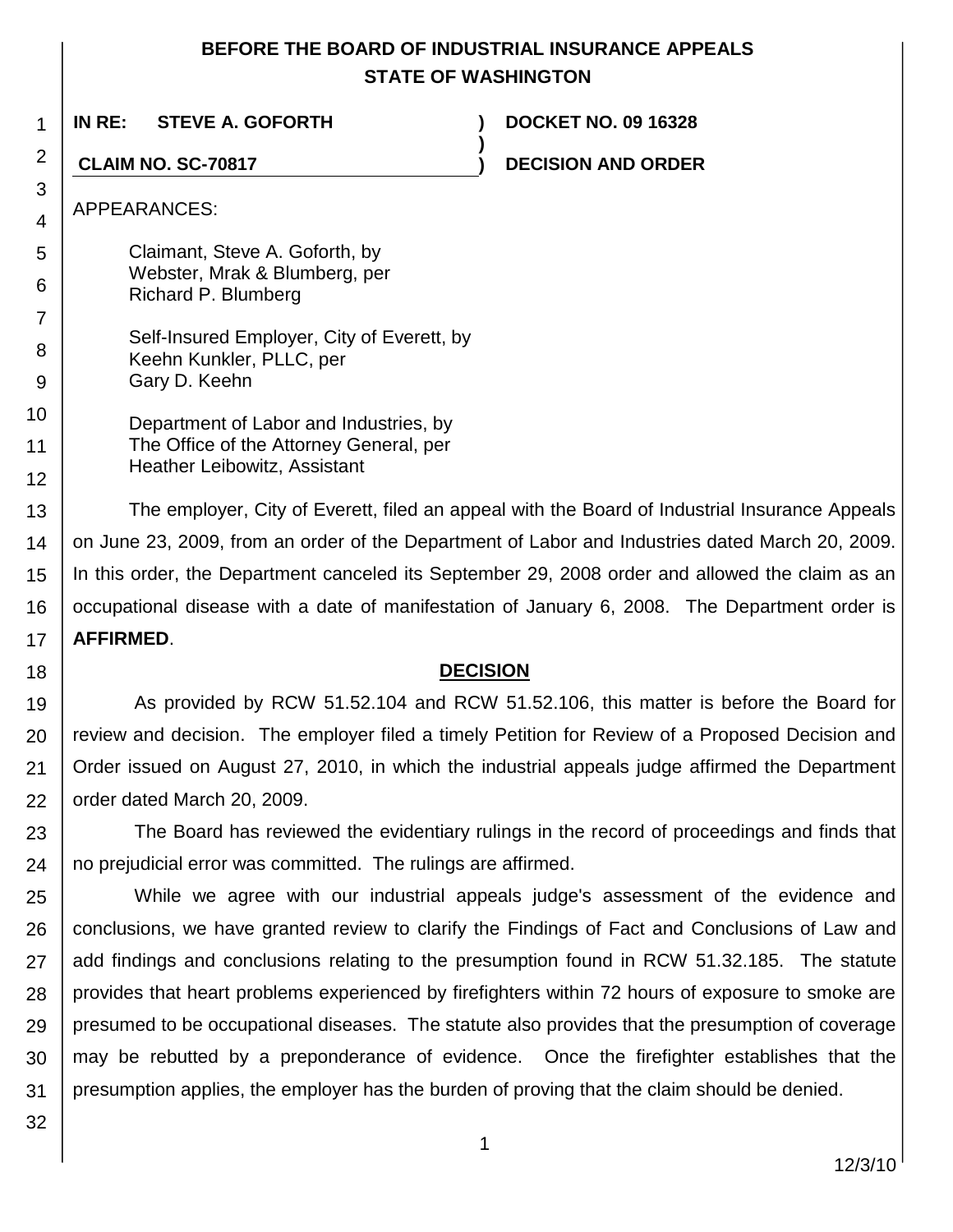1 2 3 4 5 6 7 8 9 10 11 12 13 The presumption applies in this case. The evidence demonstrated Mr. Goforth was exposed to smoke during the course of firefighting activities and suffered heart problems within 72 hours of the smoke exposure. Because these facts establish that the presumption applies, the employer must demonstrate that the claim should be denied by a preponderance of evidence. In an attempt to rebut the presumption, the employer presented evidence of Mr. Goforth's pre-existing heart condition, which was mildly symptomatic. Mr. Goforth had been experiencing mild symptoms of heart failure in the two months prior to his shift in January 2008. The pre-existing heart condition was not disabling, however. The employer attempted to demonstrate that the exposure did not accelerate or aggravate the pre-existing heart condition. A preponderance of the evidence, however, established that Mr. Goforth's condition would not have decompensated at the time it did, to the extent it did, absent his firefighting activities during his shift on January 6, 2008. A preponderance of the evidence demonstrated that Mr. Goforth's activities and exposures at work led to a dramatic, permanent worsening of his pre-existing condition.

14 15 16 17 18 Although the employer presented evidence that the pre-existing heart condition was not accelerated or aggravated by occupational exposure, in this matter the evidence was not sufficient to preponderate. In other words, the employer did not successfully rebut the presumption that Mr. Goforth's claim should be allowed as an occupational disease. We agree with the conclusions of our industrial appeals judge. Mr. Goforth is entitled to benefits.

### **FINDINGS OF FACT**

1. On March 20, 2008, the claimant, Steve A. Goforth, filed an Application for Benefits in which he alleged he sustained an industrial injury to his heart and lungs on January 6, 2008, while employed with the City of Everett. On September 29, 2008, the Department issued an order in which it denied the claim for the reason that the worker's condition was not the result of an industrial injury and was not an occupational disease as defined by RCW 51.08.140. On November 7, 2008, the claimant filed a Protest and Request for Reconsideration of the September 29, 2008 order. On January 27, 2009, the Department issued an order in which it placed the September 29, 2008 order in abeyance.

19

20

21

22

23

24

25

26

- 27 28 29 30 On March 20, 2009, the Department issued an order in which it canceled its previous order dated September 29, 2008, and allowed the claim as an occupational disease that occurred on January 6, 2008. In this order, the Department also held that the self-insured employer was directed to pay all medical and time-loss compensation benefits as were indicated in accordance with the industrial insurance laws.
- 31 32 On April 23, 2009, the self-insured employer filed a Protest and Request for Reconsideration with the Department from the order dated March 20, 2009. On May 19, 2009, counsel for the self-insured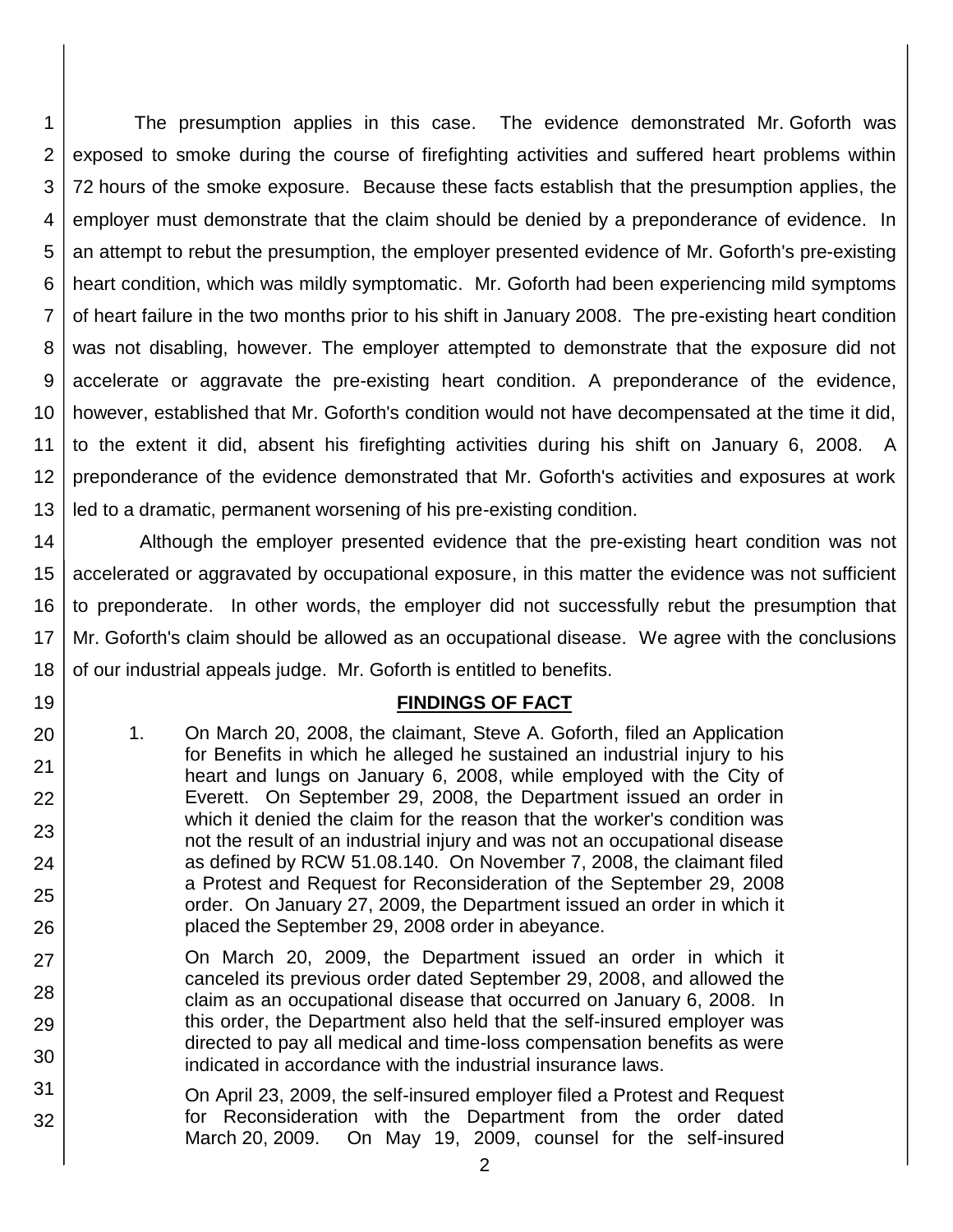employer filed a Protest and Request for Reconsideration with the Department from the order dated March 20, 2009. The Department forwarded counsel for the self-insured employer's Protest and Request for Reconsideration to the Board of Industrial Insurance Appeals on June 23, 2009 as a direct appeal.

On July 15, 2009, the Board issued an Order Granting Appeal under Docket No. 09 16328, and agreed to hear the appeal.

- 2. Mr. Goforth worked for the City of Everett as a paramedic/firefighter. On January 6, 2008, Mr. Goforth responded to a fire call, engaged in firefighting activities, and was exposed to smoke.
- 3. On January 7, 2008, Mr. Goforth presented at a walk-in clinic complaining of a worsening cough and blood-tinged sputum. He was diagnosed with congestive heart failure. Mr. Goforth's heart condition and the related symptoms appeared within 72 hours of a shift during which he was exposed to smoke.
- 4. On November 2, 2008, Mr. Goforth underwent a heart transplant.
- 5. Mr. Goforth's suffered from a pre-existing dilated cardiomyopathy that was stable prior to his shift on January 6, 2008.
- 6. As a natural and proximate result of the distinctive conditions of his employment as a paramedic/firefighter on January 6, 2008, Mr. Goforth's pre-existing non-work-related dilated cardiomyopathy was accelerated or aggravated.
- 7. The acceleration or aggravation of Mr. Goforth's pre-existing non-work-related dilated cardiomyopathy caused the need for medical treatment in the form of a heart transplant.

## **CONCLUSIONS OF LAW**

- 1. The Board of Industrial Insurance Appeals has jurisdiction over the parties to and the subject matter of this appeal.
- 2. The acceleration or aggravation of the pre-existing non-work-related dilated cardiomyopathy is compensable as an occupational disease under RCW 51.08.140.
- 3. The presumption identified in RCW 51.32.185 applies to Mr. Goforth's case because his pre-existing heart condition became disabling within 72 hours of his exposure to smoke.
- 4. The heart transplant, which took place on November 2, 2008, constituted necessary and proper treatment as contemplated by RCW 51.36.010.
- 1 2 3 4 5 6 7 8 9 10 11 12 13 14 15 16 17 18 19 20 21 22 23 24 25 26 27 28 29 30 31 32